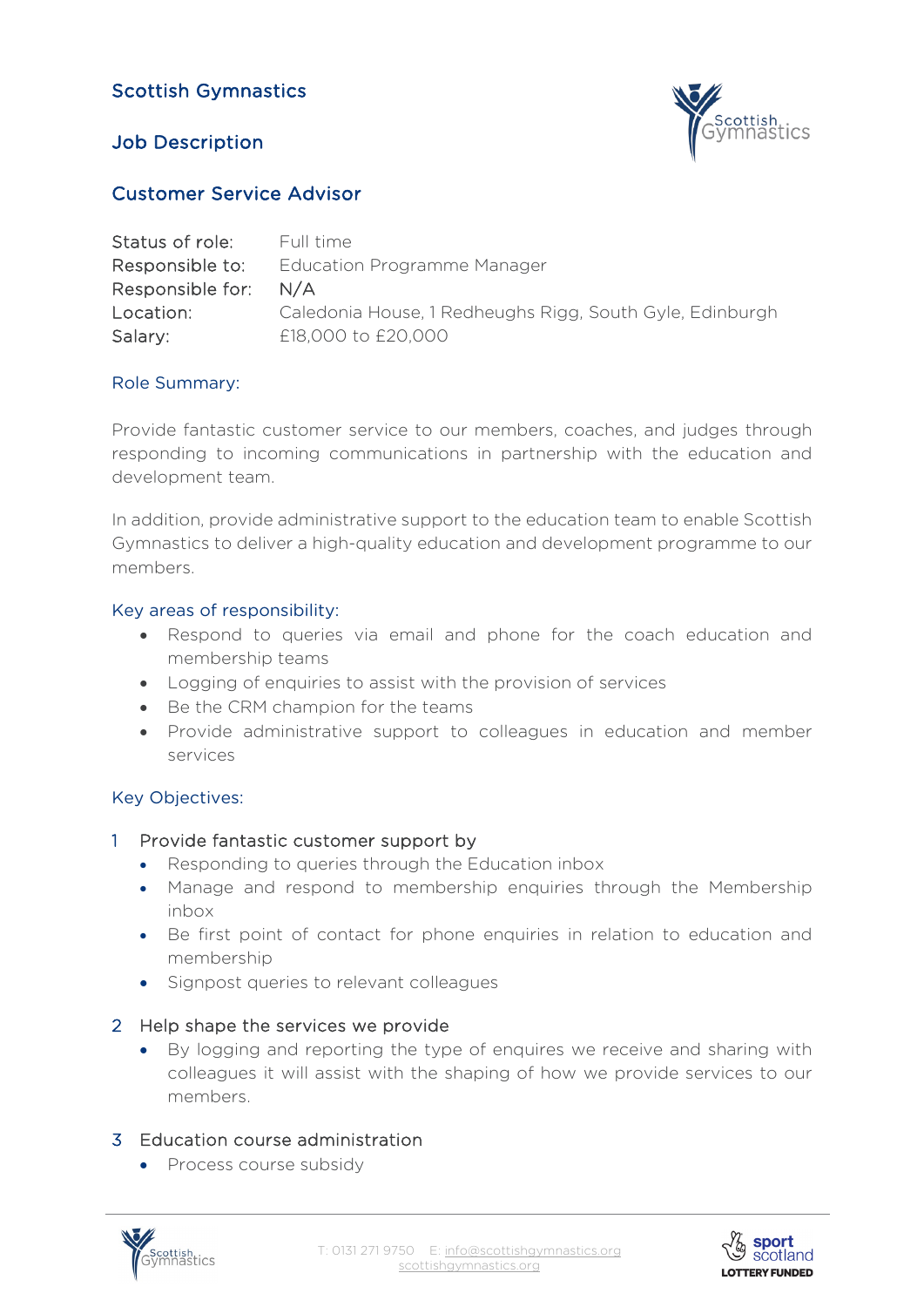- Process qualifications and certification of candidates (on various systems including CRM and SQA)
- Manage the enrolment of candidates on CPD courses, including creating course registers where appropriate
- Manage the coach education resource stock including despatching resources.
- Pre and post course administration across the education team
- Maintaining records

### 4 Manage CRM

- Manage the membership process through CRM
- Support new clubs and members with their journey to becoming members and enrolling onto membership.
- Provide CRM reports to colleagues

## Communication

- Communicate and collaborate regularly with:
	- Scottish Gymnastics members
	- education programme manager
	- workforce development manager
	- education administrator
	- club business manager
	- head of participation and development
	- head of operations
	- Scottish Gymnastics staff teams specifically education, participation, and development
	- key stakeholders: discipline technical committees, funding and commercial partners, members
	- British Gymnastics and sportscotland
	- delivery partners
- Develop and maintain strong effective partnerships and relationships
- Represent Scottish Gymnastics at relevant Scottish, UK and regional events
- Attend Scottish Gymnastics meetings as appropriate

### Monitoring and Evaluating

- Provide regular monitoring and trend reports for senior leadership team, the board, and any other relevant body.
- Work with colleagues in Scottish Gymnastics and sportscotland to establish a robust system for capturing and reporting data required for external agencies.

### Managing and Developing Staff

 $\bullet$  N/A



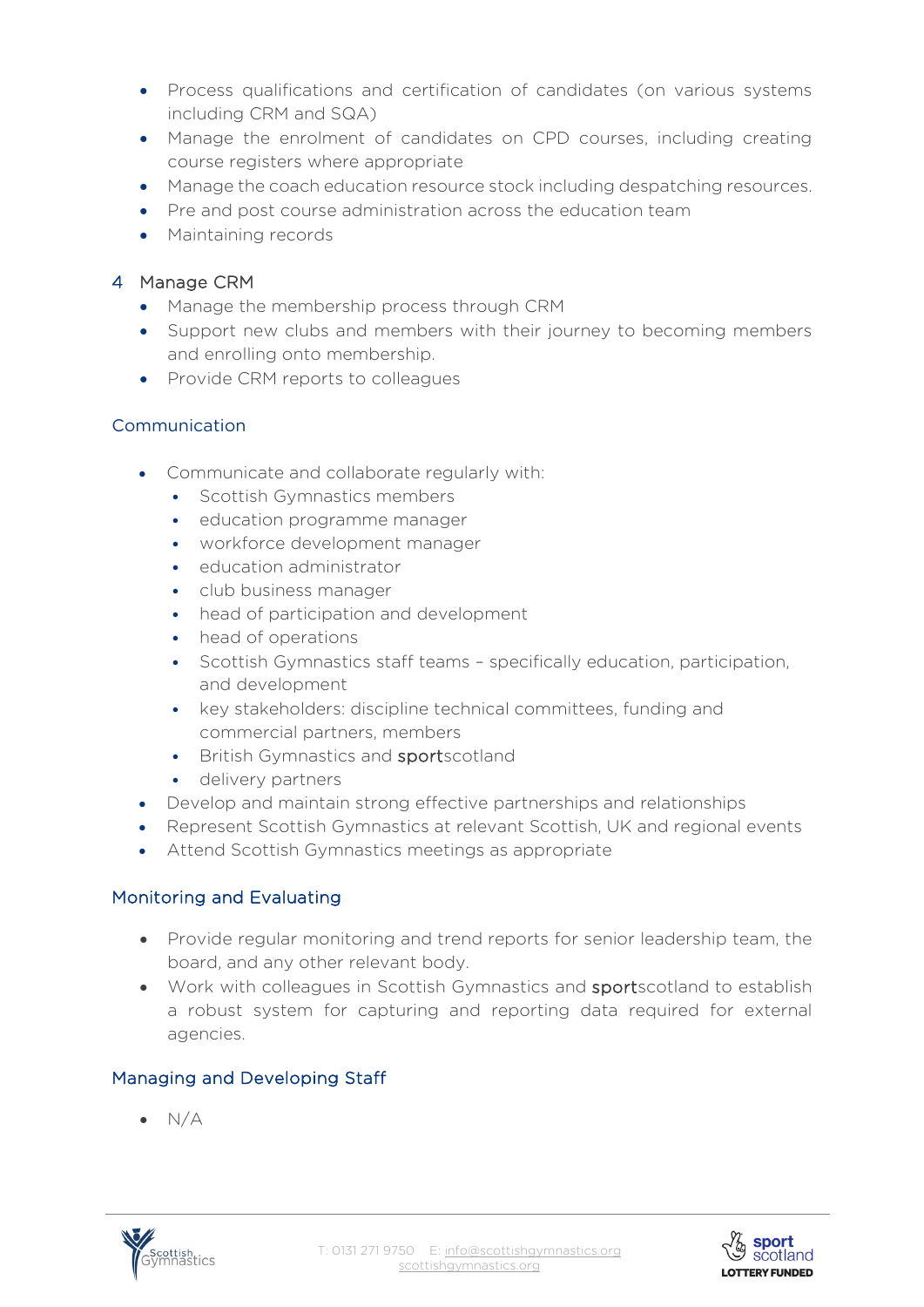### Other Duties

This job description is a broad picture of the post at the date of preparation. It is not an exhaustive list of all possible duties, and we recognise that jobs change and evolve. Consequently, this is not a contractual document, and you will be required to carry out any other duties to the equivalent level that are necessary to fulfil the requirements of the post. The job description should be reviewed annually to reflect the needs of the Scottish Gymnastics strategic plan.



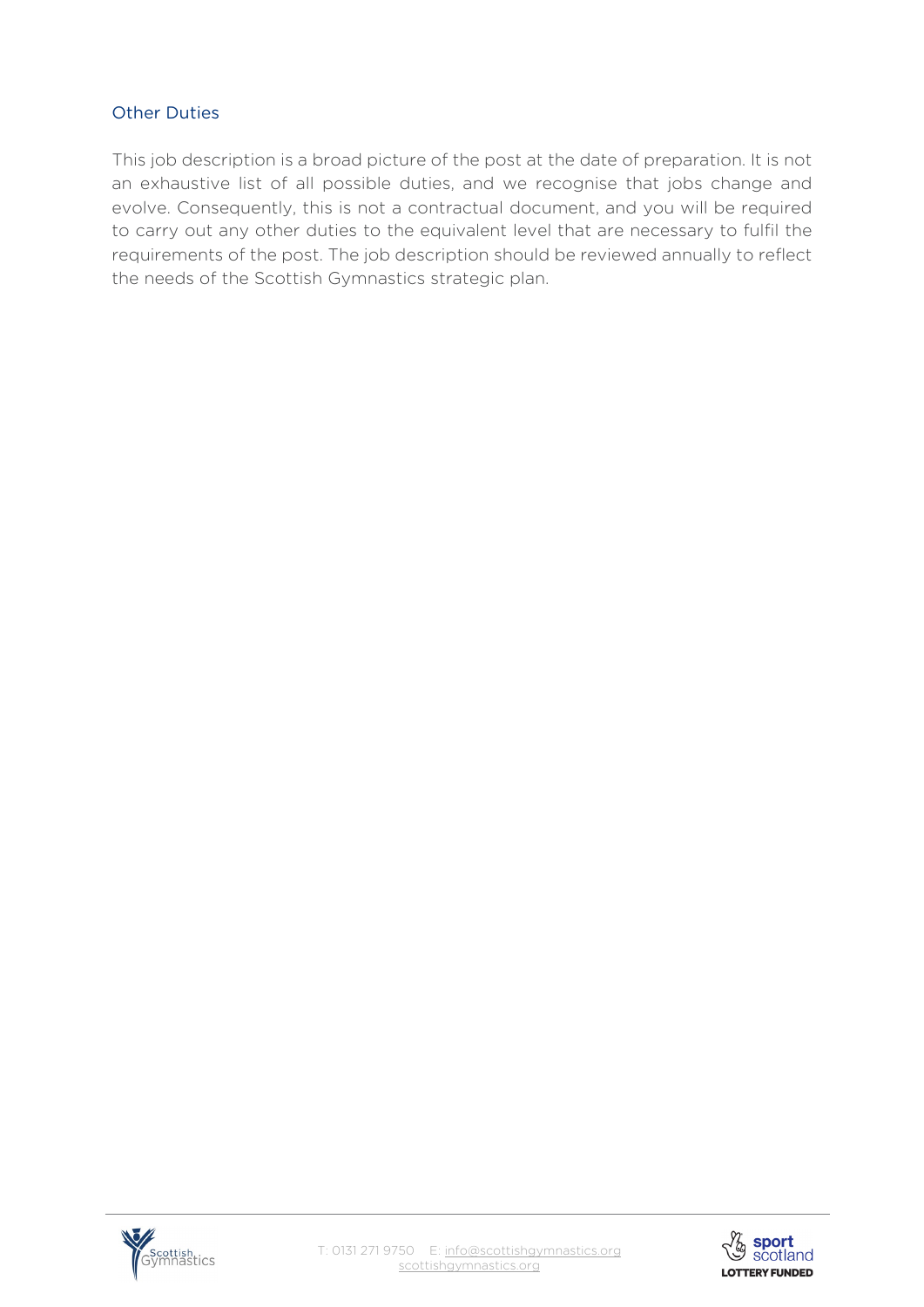| Criteria /<br><b>Attributes</b>       | <b>Essential</b>                                                                                                                                                                                                                                                                                                                                                                                                                                                                                                                                                                                                                                                                                                                                                                                                                                                                                                                                                    | <b>Desirable</b>                                                                            |
|---------------------------------------|---------------------------------------------------------------------------------------------------------------------------------------------------------------------------------------------------------------------------------------------------------------------------------------------------------------------------------------------------------------------------------------------------------------------------------------------------------------------------------------------------------------------------------------------------------------------------------------------------------------------------------------------------------------------------------------------------------------------------------------------------------------------------------------------------------------------------------------------------------------------------------------------------------------------------------------------------------------------|---------------------------------------------------------------------------------------------|
| <b>Qualifications</b>                 | National Grade 5 level in English and Maths or<br>$\bullet$<br>equivalent                                                                                                                                                                                                                                                                                                                                                                                                                                                                                                                                                                                                                                                                                                                                                                                                                                                                                           | SQA in Customer service or equivalent                                                       |
| <b>Skills and</b><br><b>Abilities</b> | Warm, friendly and outgoing personality<br>$\bullet$<br>Problem solver<br>$\bullet$<br>Competent IT skills<br>$\bullet$<br>Highly developed interpersonal and customer service<br>$\bullet$<br>skills<br>Ability to demonstrate a methodical, organised and<br>$\bullet$<br>flexible approach to work<br>Effective organisational skills<br>$\bullet$<br>Effective listening and verbal and written<br>$\bullet$<br>communication skills<br>Ability to work using own initiative within boundaries<br>$\bullet$<br>An ability to work and communicate with a diverse<br>$\bullet$<br>range of people, establishing and maintaining<br>effective working relationships<br>Ability to plan, organise and prioritise workload to<br>$\bullet$<br>meet deadlines<br>Excellent attention to detail<br>$\bullet$<br>Advanced decision-making skills<br>$\bullet$<br>Have tact and diplomacy<br>$\bullet$<br>Willingness to undertake a broad range of duties<br>$\bullet$ |                                                                                             |
| <b>Experience</b>                     | Working in high volume enquiry environment<br>$\bullet$<br>Logging of enquiries<br>Customer care and quality control<br>Working as part of a team<br>Working in an office environment                                                                                                                                                                                                                                                                                                                                                                                                                                                                                                                                                                                                                                                                                                                                                                               | Working knowledge of Sage CRM<br>$\bullet$<br>Working knowledge of SQA Connect<br>$\bullet$ |